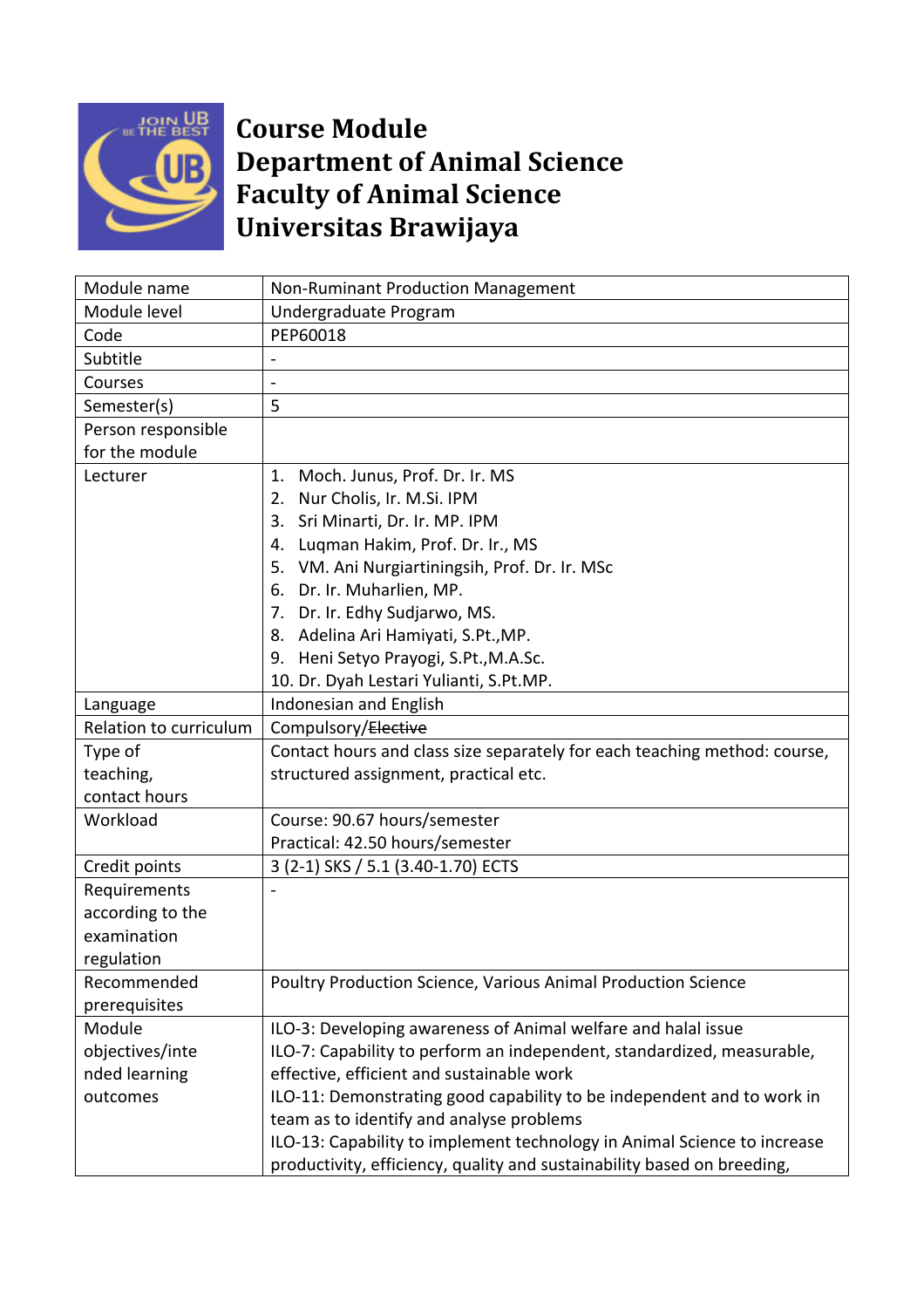|                      | nutrition, processing, management as well as to organize an                              |
|----------------------|------------------------------------------------------------------------------------------|
|                      | entrepreneurship concept and a sustainable production system                             |
|                      |                                                                                          |
|                      | <b>Course Learning Outcomes:</b>                                                         |
|                      | Students are able to design good management practices (GMP) of<br>1.                     |
|                      | non-ruminant livestock                                                                   |
|                      | Students are able to evaluate the success of non-ruminant livestock<br>2.                |
|                      | farming                                                                                  |
|                      | Objectives: This course discusses a structured discussion of good                        |
|                      | management practice and evaluation of the success of the animal farms,                   |
|                      | and handling of non-ruminant livestock production.                                       |
|                      |                                                                                          |
|                      | Knowledge: able to explain good management practices (GMP) of non-<br>ruminant livestock |
|                      |                                                                                          |
|                      | Skills: cognitive- able to discuss good management practices (GMP) of non-               |
|                      | ruminant livestock                                                                       |
|                      | Phsycomotoric- able to implement good management practices (GMP) in                      |
|                      | non-ruminant livestock production                                                        |
|                      | Competences: able to analyze good management practices (GMP) in non-                     |
|                      | ruminant livestock production as well as evaluate the profitability of non-              |
|                      | ruminant livestock production                                                            |
| Content              | Courses:                                                                                 |
|                      | Good Management Practices Broiler Final Stock<br>1.                                      |
|                      | Good Management Practice Layer Final Stock<br>2.                                         |
|                      | Good Management Practice Broiler and Layer Parent Stock<br>3.                            |
|                      | <b>Business Success Evaluation of Broiler (Final Stock)</b><br>4.                        |
|                      | <b>Business Success Evaluation of Layer (Final Stock)</b><br>5.                          |
|                      | Business Success Evaluation of Broiler and Layer PS<br>6.                                |
|                      | Good Management Practices Bees<br>7.                                                     |
|                      | <b>Good Management Practices Rabbits</b><br>8.                                           |
|                      | Good Management Practices Silkworms<br>9.                                                |
|                      | 10. Good Management Practices Swallows                                                   |
|                      | 11. Business Success Evaluation of Bees                                                  |
|                      | 12. Business Success Evaluation of Rabbits                                               |
|                      | 13. Business Success Evaluation of Silkworms and Swallows                                |
| Study and            | Midterm exam<br>1.                                                                       |
| examination          | 2. Final term exam                                                                       |
| requirements and     | 3. Practical                                                                             |
| forms of examination | Structured assignment<br>4.                                                              |
|                      |                                                                                          |
|                      | How to score                                                                             |
|                      | Midterm exam 30%                                                                         |
|                      | Final term exam 30%                                                                      |
|                      | <b>Practical 30%</b>                                                                     |
|                      | Structured assignments 10%                                                               |
|                      |                                                                                          |
|                      | $A:80 <$ Final Score $\leq 100$                                                          |
|                      | $B+$ : 75 < Final Score $\leq 80$                                                        |
|                      |                                                                                          |